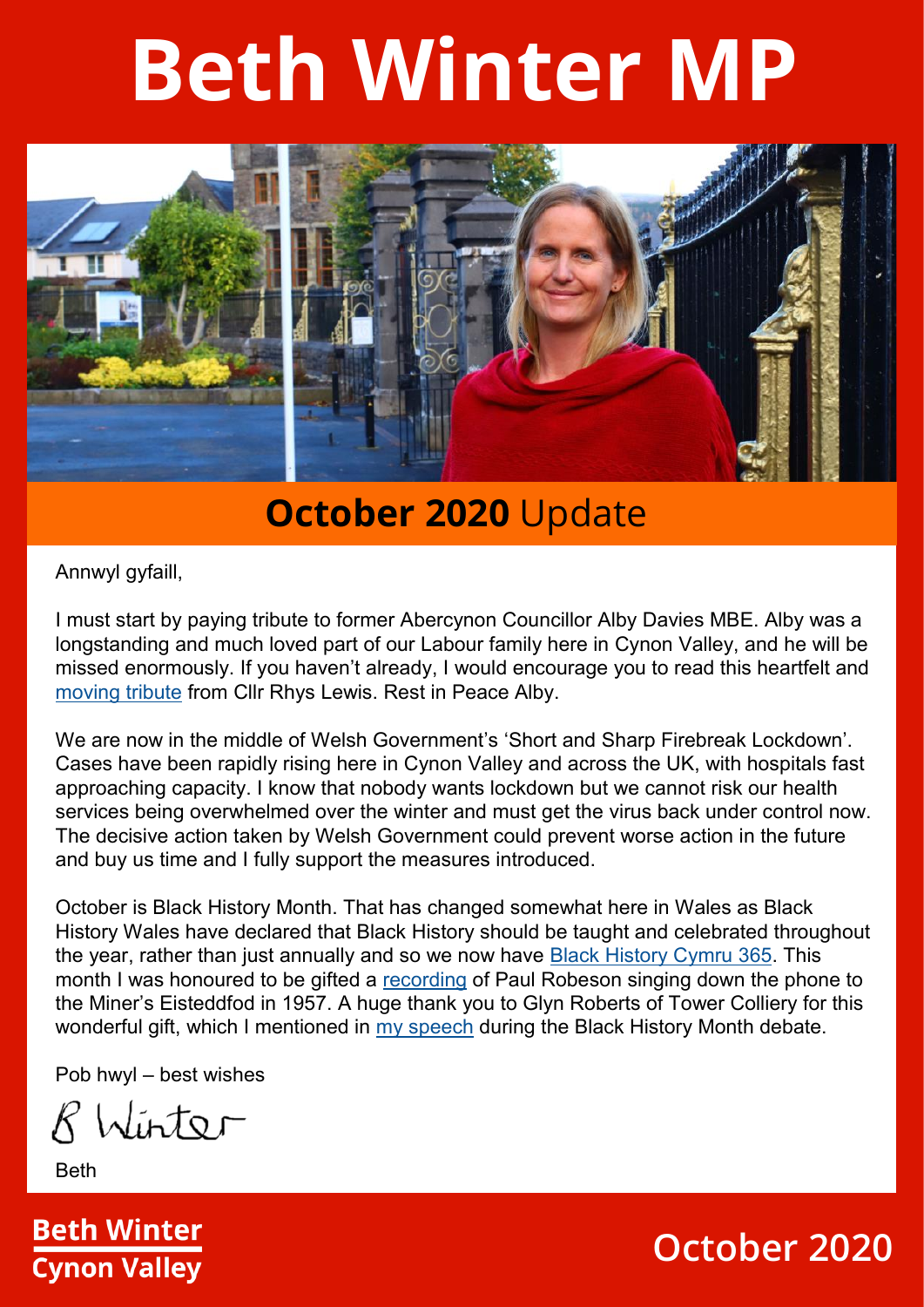## **Cynon Valley**

This month Cynon Valley CLP were able to (virtually) welcome General Secretary of the PCS Union Mark Serwotka who delivered the 2020 Keir Hardie lecture. It was a fantastic occasion with Mark delivering a powerful and insightful lecture peppered with astonishing and thought-provoking facts. Diolch Mark! Cynon Valley CLP are selling recordings of the lecture. If you would like a copy, please email [secretarycynonvalleyclp@gmail.com.](mailto:secretarycynonvalleyclp@gmail.com)

The [Cynon Valley Flood Recovery](https://www.facebook.com/BethWinterMP/photos/a.109147603833295/252619159486138/?type=3)  [Fund](https://www.facebook.com/BethWinterMP/photos/a.109147603833295/252619159486138/?type=3) has now been fully implemented. More than £45,000 was distributed



Mark Serwotka delivering the 2020 Keir Hardie Lecture

among Cynon Valley residents who were flooded during Storm Dennis. The Coalfields Regeneration Trust (CRT) estimate that each £1 spend returned £4.50 in social value. You can read CRT's full report [here.](https://www.coalfields-regen.org.uk/latest_news/it-feels-like-home-again/?fbclid=IwAR3tvHLq3vYTBn7j_5QF7YYDTHPd-dZ-L8EzzOtcG4kDrZ0hQOj5MiemOXs) A huge thank you to the Moondance Foundation for providing the funding for this and to CRT for administering the fund as I understand that over £45,000 worth of staff time was contributed to administering the fund.

Over this month I have worked with the Valleys for Tourism not Trash campaign group who are opposing the proposed incinerator at Hirwaun Industrial Estate. The planning phase closes on the 30th October, however, the campaign doesn't stop there. If you want to get involved, please contact [valleysfortourismnottrash@gmail.com.](mailto:valleysfortourismnottrash@gmail.com) 

I also met this month with stakeholders about Penderyn quarry. Hanson have agreed to form a constituency liaison committee with local people chaired by local Councillor Graham Thomas. I am hopeful that this will be a productive committee that safeguards the local environment and protects the good jobs provided by the quarry.

Over the last fortnight my team and I have been contacting community centres, businesses and other groups across the Cynon Valley, meeting with Glyncoch Community Centre, the Bryncynon Strategy and visiting Hirwaun, Abercynon, Ynysybwl, Penrhiwceiber, Mountain Ash and Aberdare. It has been great to have so many conversations with people across Cynon. I can use in Parliament some of the information people share with me and I intend to build what I am learning into a strategy, working with the community to help create a positive future for Cynon Valley.

Over the course of October I have held meetings about a range of issues across the constituency, including meeting with the Bevan Foundation about their new report Reducing the Impact of [Coronavirus on Poverty in Wales](https://www.bevanfoundation.org/publications/coronavirus-poverty-wales/) and the Older People's Commissioner about her new report [Leave No-one Behind.](https://www.olderpeoplewales.com/en/news/news/20-08-18/Leave_no-one_behind_Action_for_an_age-friendly_recovery.aspx) I met with RCT Council about divesting their Pension Fund from fossil fuel extractive industry, [Riversimple](https://www.riversimple.com/riversimple-rasa-beta-test/) about their trial of hydrogen cars in Wales and had an introductory meeting with the Electoral Reform Society.

My Welfare Reform advisory group is leading an awareness raising campaign on pension credit with other local agencies and is now in the process of developing its action plan for the coming months. I am very pleased that the group now includes representatives from the Citizens Advice Bureau, Child Poverty Action Group and Neurological Society. I want to take this opportunity to say a huge thank you to everyone involved in my advisory groups, most of whom are giving their time freely but who have a wealth of experience and expertise to contribute.

#### **Beth Winter Cynon Valley**

#### **October 2020**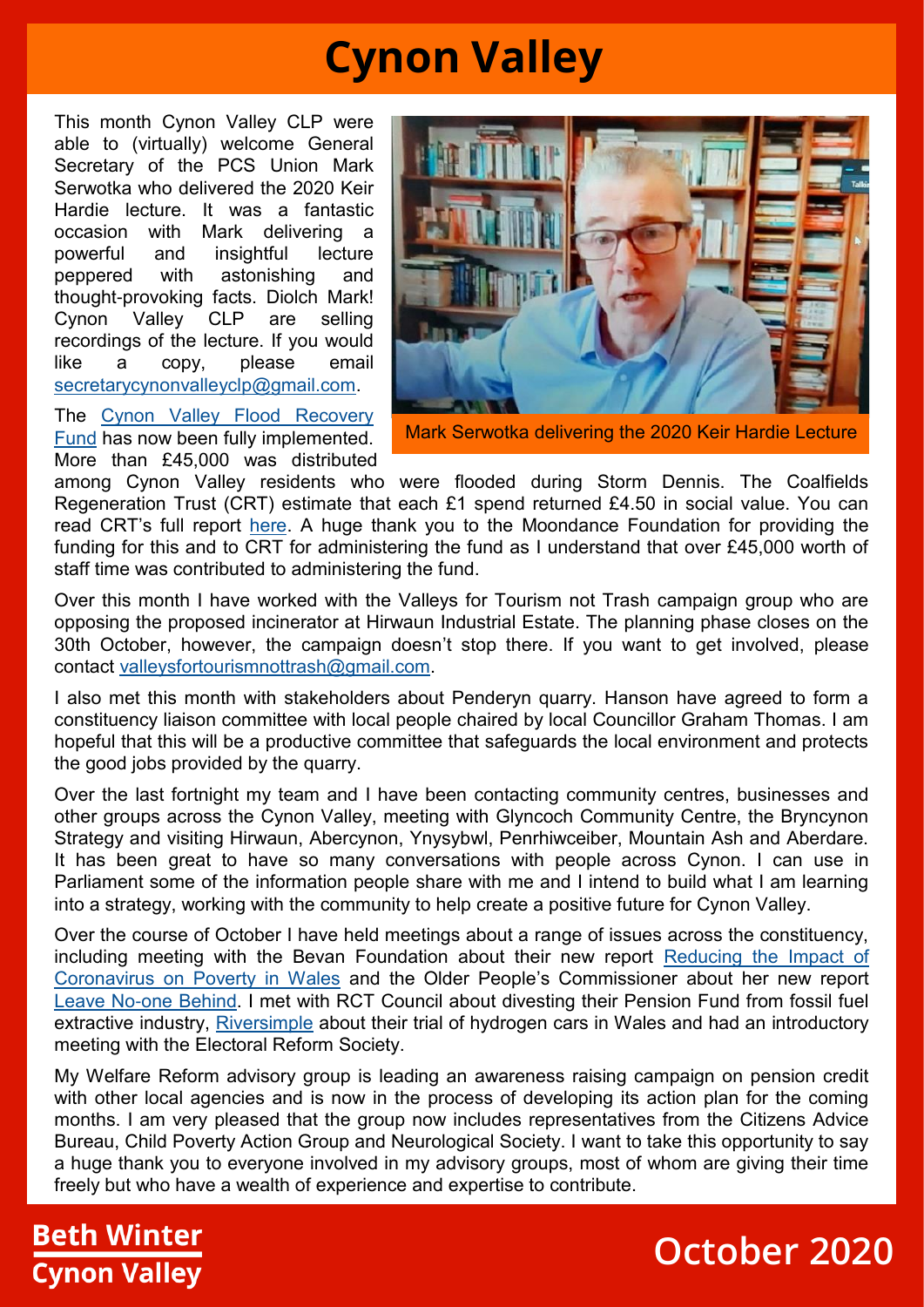## **In the Bubble**

I joined 33 of my Labour colleagues in voting against the 'Spycops' Covert Human Intelligence Sources (CHIS) Bill this month. I take breaking the whip incredibly seriously and did not want to do so. However, listening to friends across the Trade Union movement made clear my obligation to stand up against this sordid bill. There is a well documented history of state surveillance of lawful trade union activity, environmental and justice campaigns in recent years. I joined colleagues from across the Labour movement in signing [this letter](https://labourlist.org/2020/10/joint-statement-by-unions-mps-and-campaigners-on-chis-spycops-bill/?fbclid=IwAR1vdCHeCbT_4LzerUP7DkPVylWBNNgnCHh0sO3xc7xUChGMraAnrnhjU0E) setting out our objections.

The purpose of test, track and trace is to save lives. Despite Boris Johnson's promise of a "World Beating System", the system that we have is shambolic. Earlier this month I [raised this situation](https://www.facebook.com/watch/?v=819547102123652) in the Commons. I wrote to Matt Hancock [last month](https://www.facebook.com/bethwintermp/posts/339309170817136) with a number of specific questions but have yet to receive a response.

IPSA, the body responsible for parliamentary expenses, this month proposed that MPs continue to get a pay rise in line with the average public sector worker, equating to around an extra £3000 per year. Along with many other colleagues I have [written to IPSA](https://www.facebook.com/BethWinterMP/posts/357196949028358) to express that we think that is wrong at a time when so many key workers are being denied a payrise. If the payrise goes ahead I will donate my increase to local causes. We must continue to fight to ensure that everyone receives an appropriate income and pay rise and in these times of such hardship and an uncertain future for so many workers we need a green industrial strategic plan and adequate benefit and financial support to meet the needs of people.

Early this month the Welsh Affairs Committee published our [Latest](https://houseofcommons.shorthandstories.com/shared-prosperity-fund-wales-report/)  [report on the Shared Prosperity](https://houseofcommons.shorthandstories.com/shared-prosperity-fund-wales-report/)  [Fund](https://houseofcommons.shorthandstories.com/shared-prosperity-fund-wales-report/) (SPF). We conclude that the SPF must be needs-based and maintain at least the current size of funding in real terms. It must also be co-created and built around a partnership approach and provide a guarantee of genuine joint working. I discussed the report on Politics Wales, which you can [watch here](http://www.bbc.co.uk/iplayer/episode/m000n9dw/politics-wales-04102020) (but only until the 3rd November!).



Discussing the Shared Prosperity Fund on Politics Wales

This month also saw the Secretary of State for Wales say that UK Government would be willing to [ride roughshod over Welsh Government](https://www.bbc.co.uk/news/uk-wales-politics-54469828) and build the M4 relief road that [Mark Drakeford decided](https://www.walesonline.co.uk/news/wales-news/m4-relief-road-exactly-what-16375949)  [not to build.](https://www.walesonline.co.uk/news/wales-news/m4-relief-road-exactly-what-16375949) The conservative contempt for devolution is clear and if they continue to undermine Welsh Government in this way, could lead to greater calls for Welsh independence. Mick Antoniw MS addressed this while speaking to my Devolution and Constitution advisory group. In my opinion it is vital that the Labour party has a clear and defensible policy on this as we approach the Senedd and Holyrood elections in 2021. I have therefore written to Keir Starmer to ask that he honour his pledge to convene a constitutional convention as a matter of urgency.

My economy advisory group (Cynon Valley Community Vision) has undertaken an extremely successful survey with you, our CLP members, to assist in establishing economic and employment priorities for the Valley. The survey data has been analysed and the findings will be shared with you in the near future.

Earlier this month I asked Secretary of State for International Trade whether she felt that the UK should apply the same principles to the illegal occupation of Palestinian territories as it has to the illegal Russian occupation of Crimea. You can see that question and the Minister's [response here.](https://parliamentlive.tv/event/index/0d08c5bb-04d0-4a34-b1d1-8efba0179f9c?in=10%3A23%3A08&out=10%3A24%3A05) 

#### **Beth Winter Cynon Valley**

### **October 2020**